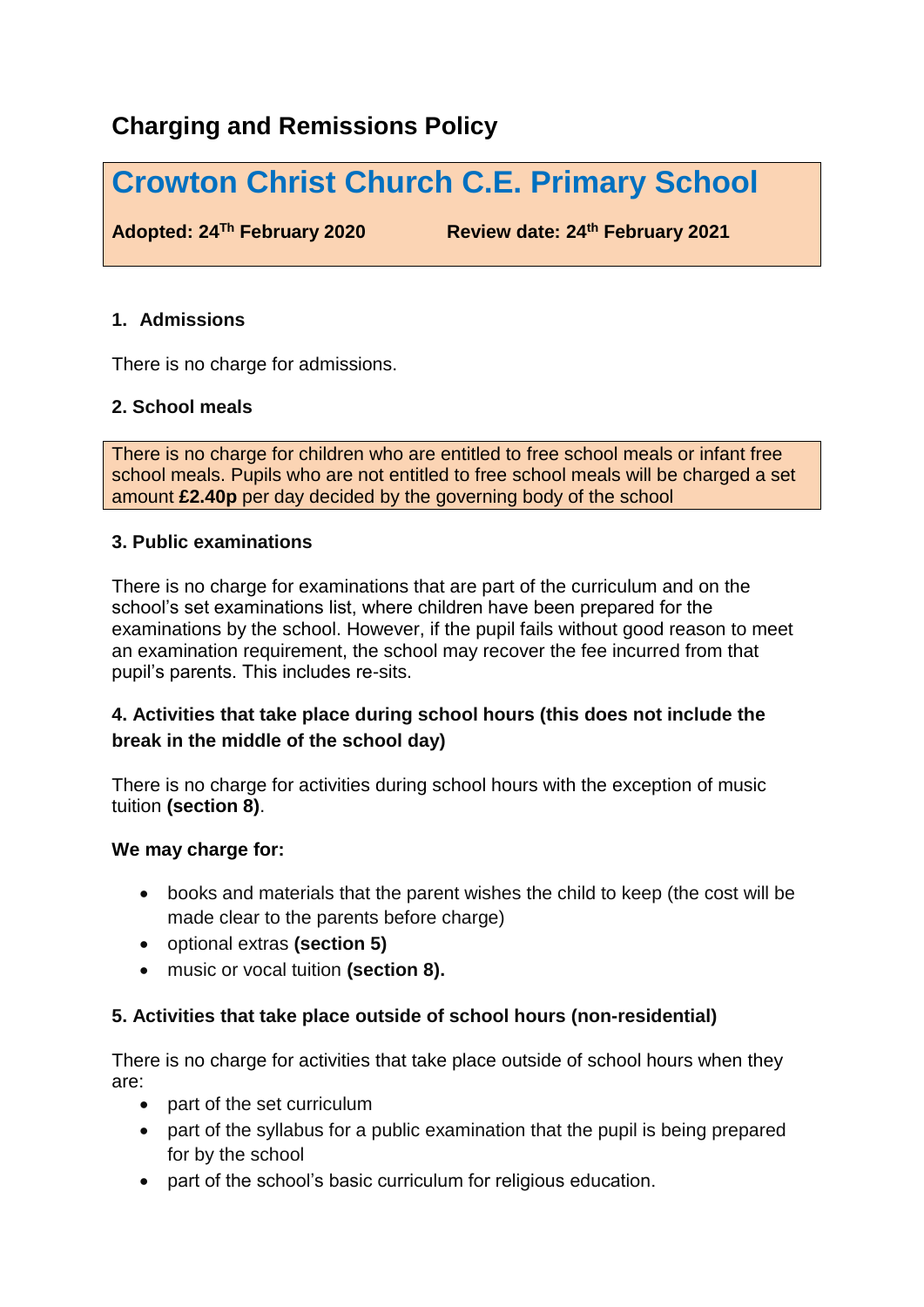# **Optional extras**

The school will charge for optional extras. Optional extras are:

- education provided outside of school time that is **not:**
	- a) part of the National Curriculum

b) part of a syllabus for a prescribed public examination that the pupil is being prepared for at the school

c) part of religious education

- examination entry fee(s) if the registered pupil has not been prepared for the examination(s) at the school
- transport that is not taking the pupil to school or to other premises where the local authority or governing body has arranged for the pupil to be provided with education*.*
- board and lodging for a pupil on a residential visit.
- Extended Services

# **The cost of optional extras**

The Headteacher will decide when it is necessary to charge for optional activities, and the levels of charge will be set annually by the Headteacher on the recommendation of the finance committee. The charges, when determined, will be published on the school's website and appended to this policy.

Any charge made in respect of individual pupils will not exceed the actual cost of providing the optional extra activity, divided equally by the number of pupils participating. In no circumstances will there be an element of subsidy required for any pupils wishing to participate in the activity whose parents are unwilling or unable to pay the full charge **(section 12)**.

When calculating the cost of optional extras an amount may be included in relation to:

- any materials, books, instruments or equipment provided in connection with the optional extra
- non-teaching staff
- teaching staff engaged under contracts for services purely to provide an optional extra, including supply teachers engaged specifically to provide the optional extra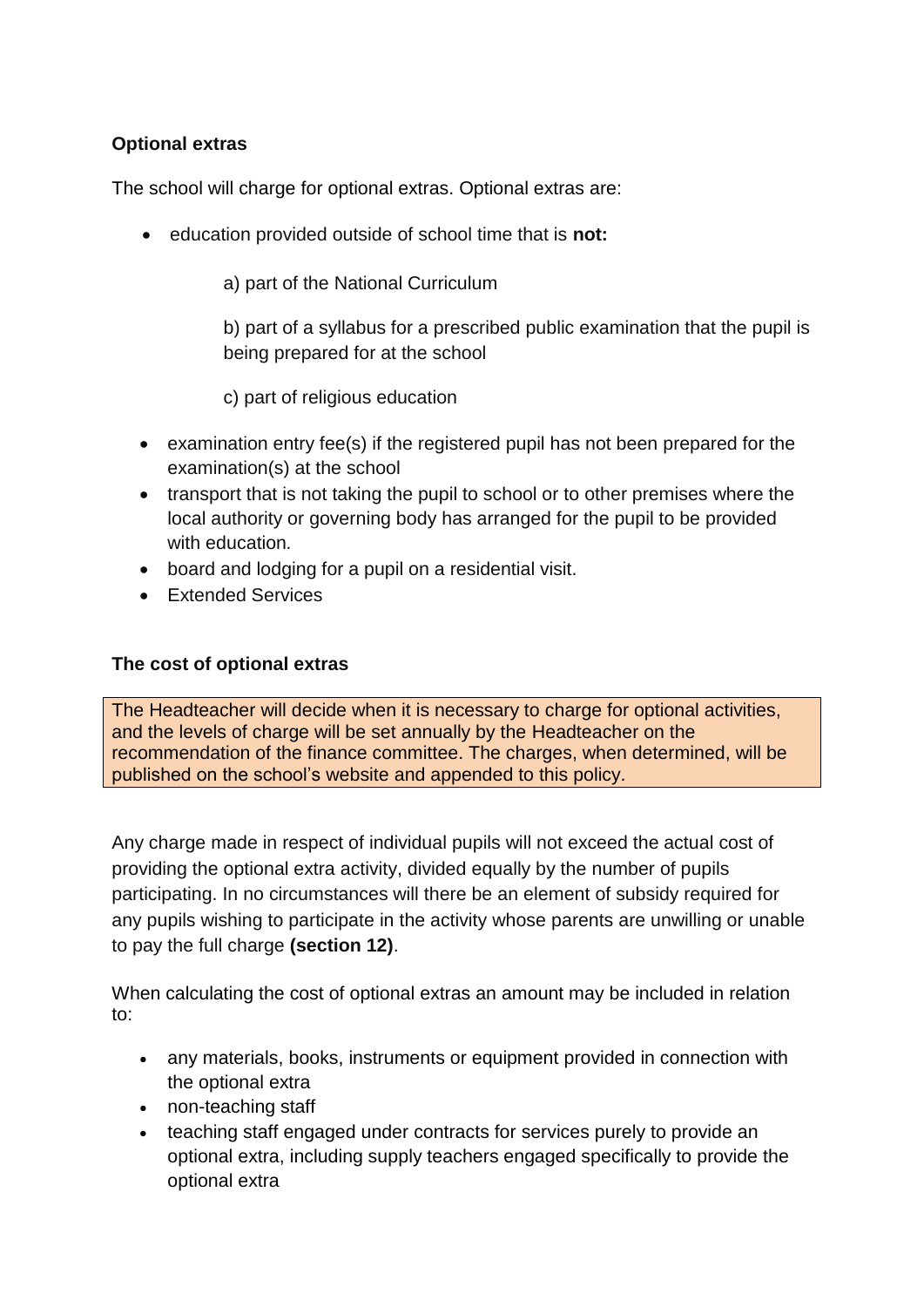• the cost, or a proportion of the costs, for teaching staff employed to provide tuition in playing a musical instrument, where the tuition is an optional extra.

Participation in any optional extra activity will be on the basis of parental choice and a willingness to pay the charges. The school will need to have the agreement of parents before organising the provision of an optional extra where charges will be made.

# **6. Activities that take place** *partly* **during school hours either on or off site**

Where the majority of a non-residential activity takes place during school hours the charging of the activity will be the same as is outlined in **section 4.** Travelling time is included in time spent on activity.

In cases where the majority of a non-residential activity takes place outside of school hours the charge cannot include the cost of alternative provision for those pupils who do not wish to participate. So no charge can be made for supply teachers to cover for those teachers who are absent from school accompanying pupils on a visit.

In this case the charging of the activity will be the same as is outlined in **section 5.**

# **7. Residential activities**

#### **Our school will not charge for:**

- **e** education provided on any visit that takes place during school hours
- education provided on any visit that takes place outside school hours if it is part of the National Curriculum, or part of a syllabus for a prescribed public examination that the pupil is being prepared for at the school, or part of religious education
- supply teachers to cover for those teachers who are absent from school accompanying pupils on a residential visit
- travel costs where the residential activity is classed as being within school hours
- residential activities that take place during school hours.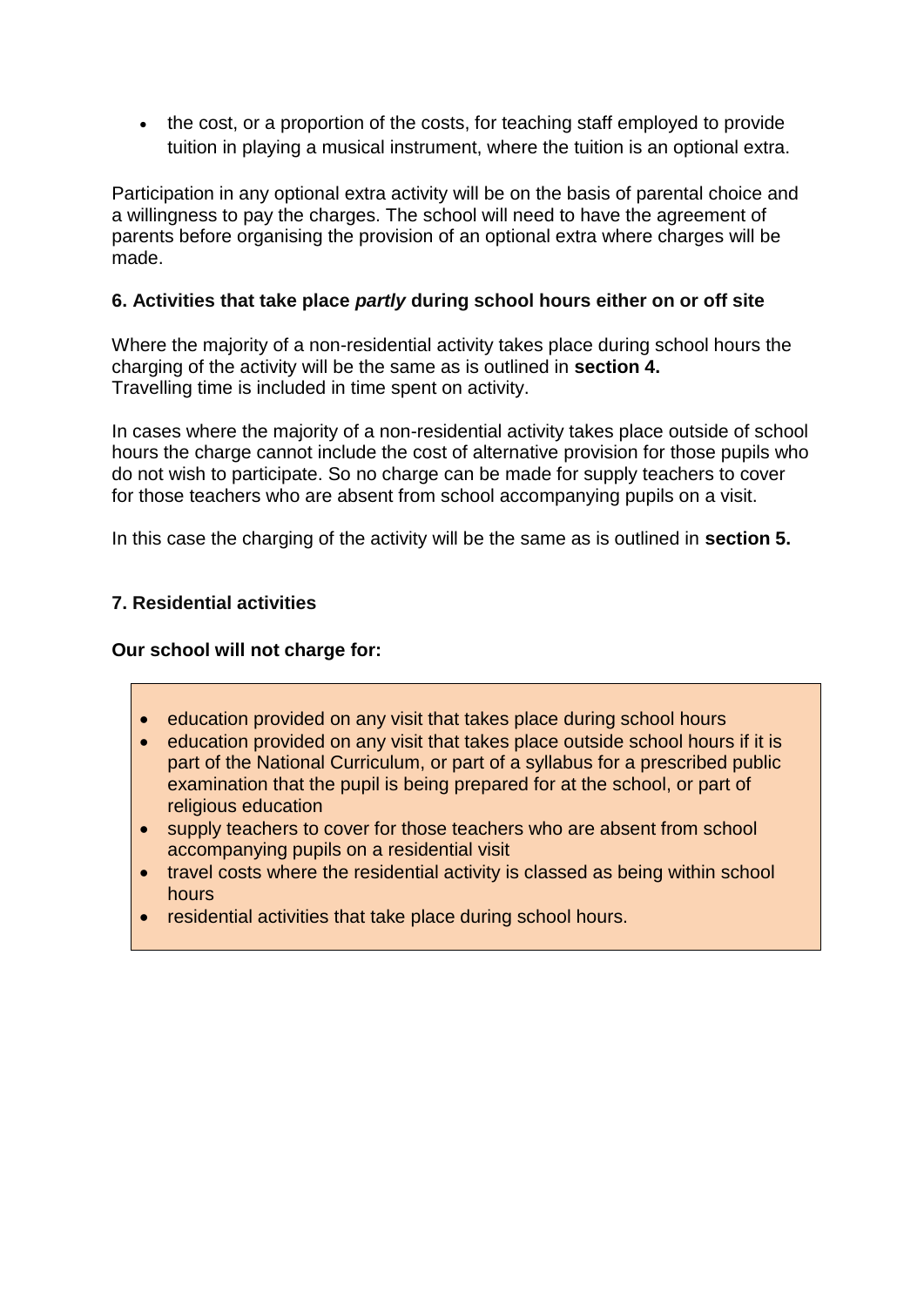#### **Our school will charge for:**

#### **Board and lodging**

When any visit has been organised by the school where there may be a cost for board and lodging, parents will be informed of this before the visit takes place. We will charge anything up to the full cost of board and lodging on residential visits, whether it is classified as taking place during school hours or not. The charge will not exceed the actual cost. Parents who can prove they are in receipt of certain benefits may be exempt from paying this cost (see section 11 for more guidance on remissions)

#### **Travel**

Travel charges may apply when the residential activity takes place outside of school hours. The amount charged will be calculated to cover the unit cost per pupil. These charges may not apply to those pupils entitled to remissions, but no other pupils will be charged extra to cover those costs.

#### **Activities**

The school may charge for residential activities that fall **outside** of school hours **(see section 5)**.

#### **8. Music tuition within school hours**

Crowton Christ Church C.E. PrimarySchool follows government legislation that states that all education provided during school hours must be free; however, music lessons are an exception to this rule.

**Charges will be made if** the teaching is **not** an essential part of either the National Curriculum or a public examination syllabus being followed by the pupil(s), or the first access to the Key Stage 2 Instrumental and Vocal Tuition Programme (Wider Opportunities).

The school may charge for teaching requested by parents and delivered by specialist tutors given to either an individual pupil or groups of any appropriate size (provided that the size of the group is based on sound pedagogical principles) to play a musical instrument or to sing. The cost of these lessons may depend on the size and duration of the class as well as the type of instrument.

**The school will not charge if** the music tuition is part of the National Curriculum or public examination syllabus being followed by the student. This includes instruments, music books and exam fees.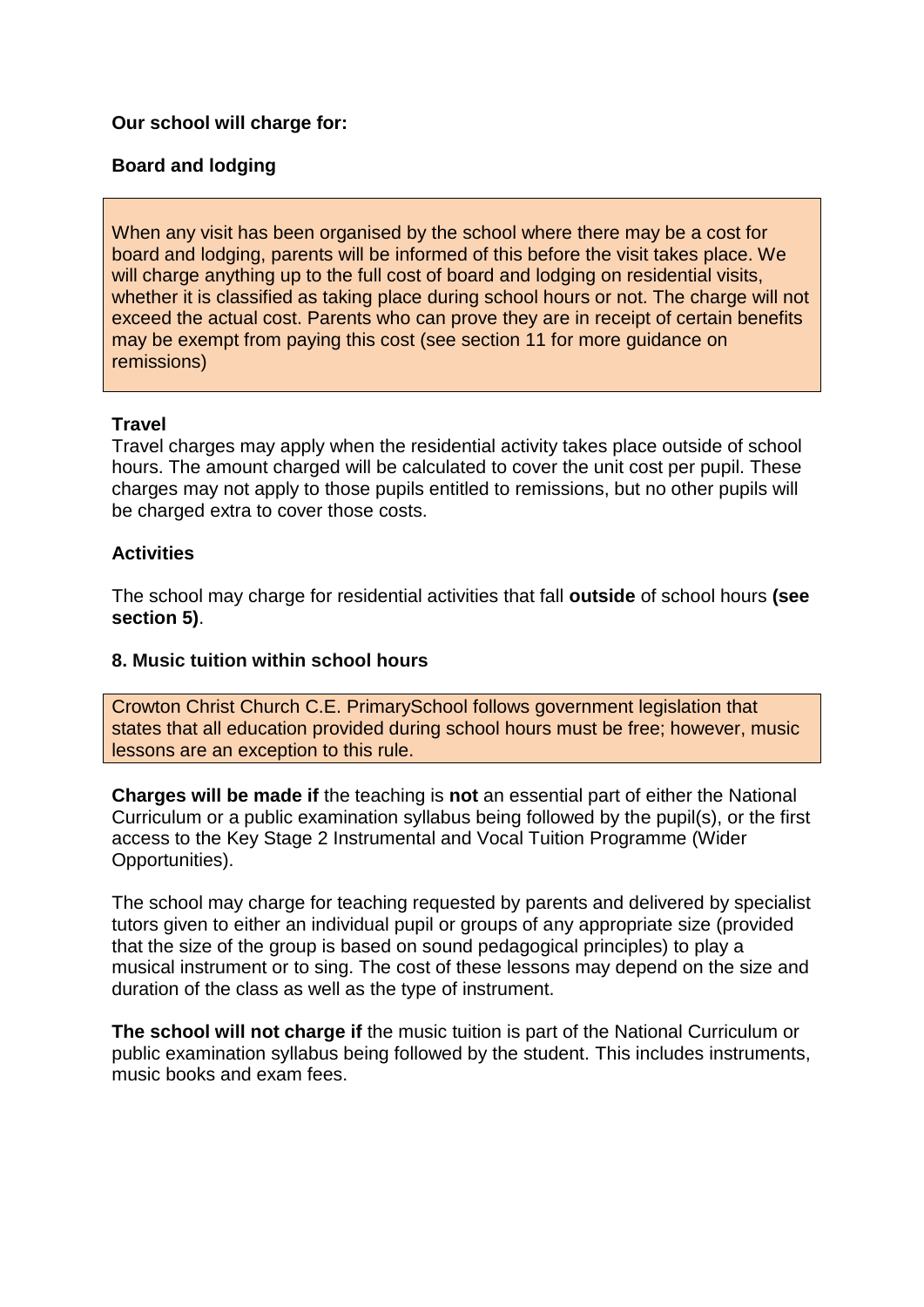Crowton Christ Church C.E. Primary School is dedicated to ensuring equal opportunities for all pupils including access to specialised music tuition, therefore charges made for music tuition within school hours will be remitted for pupils on free school meals

There is no charge for vocal or instrumental tuition for children in care. This includes instruments, music books and exam fees .

#### **9. Extended services**

Crowton Christ Church C.E. Primary School is dedicated to providing a well-rounded and extensive education for our students which includes a wide range of extracurricular activities and childcare (extended services). Extended services enable our school to provide:

- high-quality learning opportunities either side of the school day
- ways of intervening early when children are at risk of poor outcomes
- ways of increasing pupil engagement
- ways of improving outcomes and narrowing gaps in outcomes between different groups of pupils.
- Offering a childcare setting for parents outside of school hours, through Breakfast and After School Club.

Fees are as follows: Breakfast Club 8.45am -8.50am: £5 including snack and drink After School Club 1 hour 3.15pm – 4.15pm: £4.00 After School Club Full Session 3.15pm – 6pm: £8.50p including drinks and snack

The total charge will not exceed the cost of providing the activity and no parent will be asked to subsidise others.

#### **11. Damage to property and breakages**

Where school property has been wilfully or recklessly damaged by a student or parent the school may charge those responsible for some or all of the cost of repair or replacement.

Where property belonging to a third party has been damaged by a pupil, and the school has been charged, the school may charge some or all of the cost to those responsible.

Whether or not these charges will be made will be decided by the Headteacher and dependent on the situation.

#### **12. Remissions and concessions**

The school will give consideration to the remission of charges to parents or carers who receive the following support payments: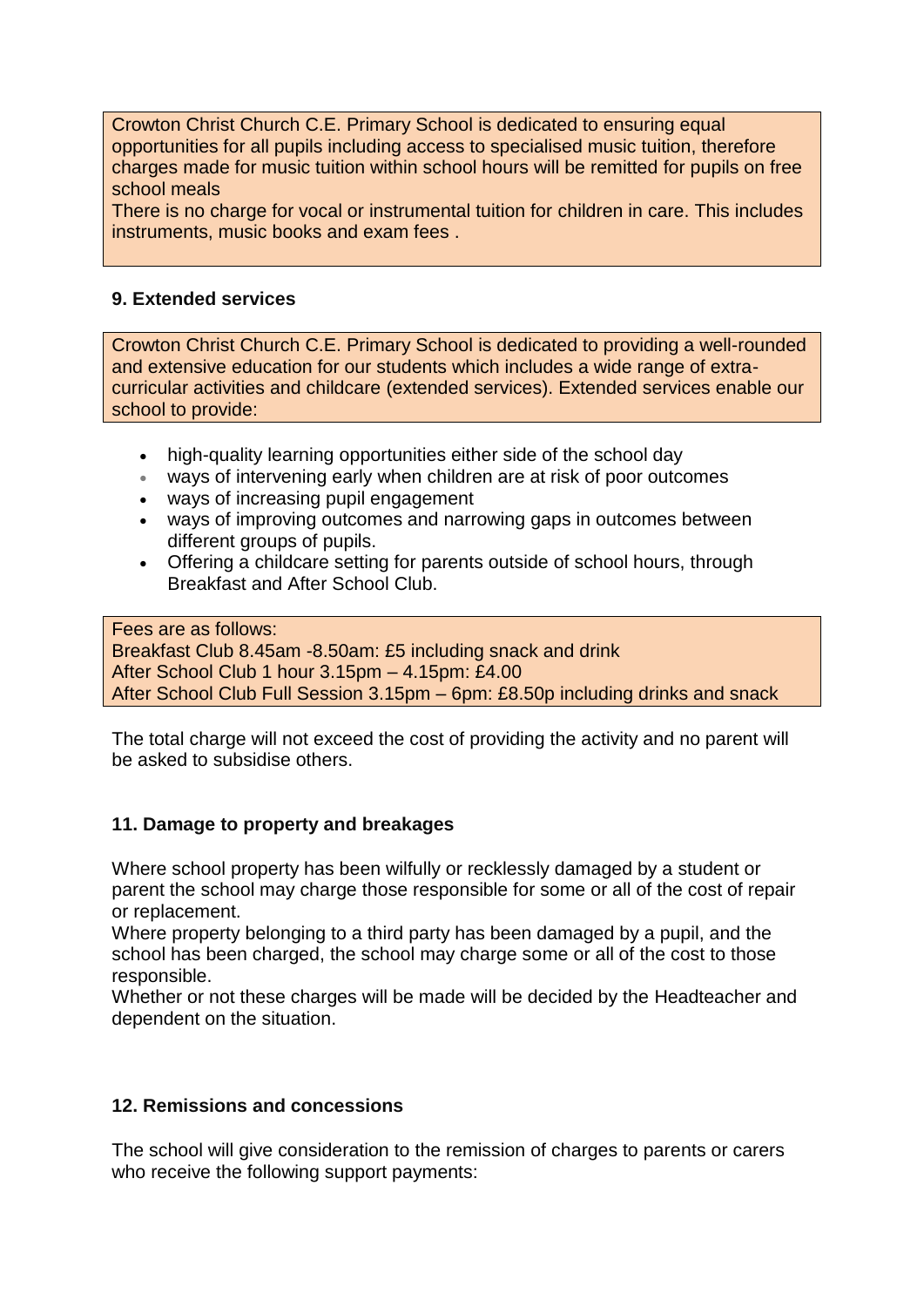- Income Support
- Income based Job-seekers Allowance
- Child Tax Credit (where the person is not receiving Working Tax Credit as well)
- Support under part VI of the Immigration and Asylum Act 1999
- Guaranteed Element of State Pension Credit
- Income related employment and support allowance
- Universal Credit

Children of families who receive these payments are also entitled to free school meals. Parents who are eligible for the remission of charges will be dealt with confidentially.

The Headteacher and Chair of Governors will authorise the remission of charges. The school may choose to subsidise part or all of the payment of some charges for certain activities and pupils, and this will be determined by the Governing Body and Headteacher.

### **13. Voluntary contributions**

The Governing Body may ask for voluntary contributions to the school for general funds and/or to fund activities that will enrich our pupils' education.

In any case where an activity cannot be afforded without voluntary funding, this will be made clear to the parents by the school. If the activity is cancelled all monies paid will be returned to parents.

There is no obligation for a parent or carer to make any contribution and the school will in no way pressure parents to make a contribution.

#### **14. Inability or unwillingness to pay**

**Crowton Christ Church C.E. Primary School** is committed to ensuring fair access and treatment of all pupils, and this means ensuring that no child is excluded from an activity because the parents or carers of that child are unwilling or unable to pay. If there is insufficient funding for an activity, then it will be cancelled.

The identity of the child or parents of the child who did not want to make the payment, or could not make the payment, will not be disclosed under any circumstances